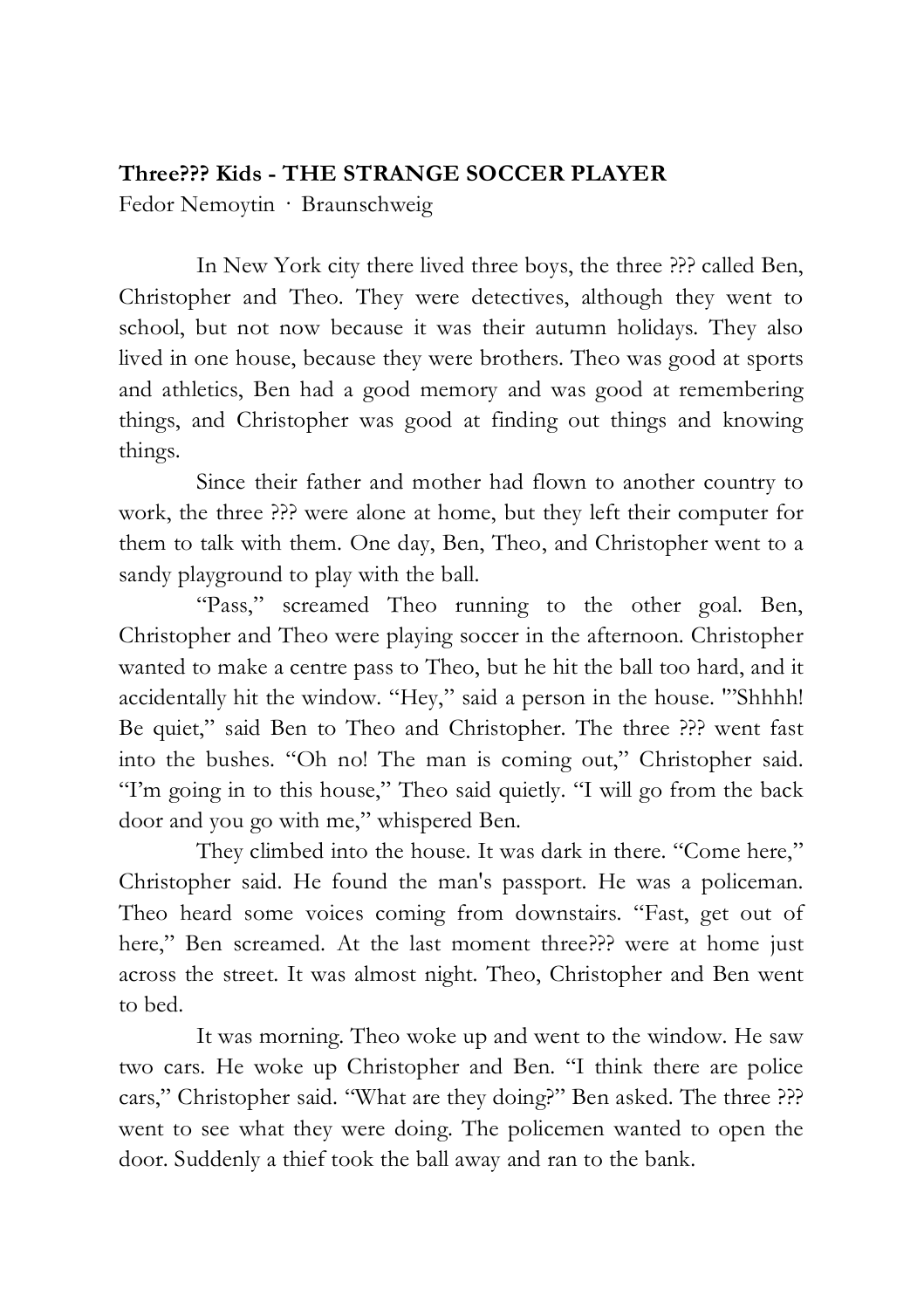"Maybe that is the ball with which we played soccer yesterday, whooo," Ben said. "It's good that the policemen are away," Theo said. The three ??? went out of their house to see where the thief had gone. They saw some policemen searching for the thief in the bank. "Where is the thief?" one of the policemen shouted. Ben, Theo and Christopher had nothing to do so they went home. As the three ??? came home they saw a poster hanging on the side. It said that two soccer teams would play in the stadium.

Five days later Theo, Christopher and Ben went to the stadium to watch the game. The weather was rainy so the three ??? had to put their jackets on. It was also foggy. That's why Theo could not see the soccer players at all. At halftime the other team switched a player. When he went in, Ben noticed that the soccer player looked like the thief who stole the ball five days ago. Ben was not sure if it was the thief. He called Christopher to check if he was right. They were both not sure because he had other clothes on, and because Ben and Christopher could not get near him.

The match was over. "Where is the thief?" Theo asked. "I'm not so sure but it may be the one with the orange clothes," Ben said. Theo ran to the stadium to have a better view of him. The thief's eyes were covered with his hat. Christopher came up to him and said: "Who are you? I saw you stealing the ball five days ago. "No, that was my brother," the player answered. "Where does your brother live," Ben asked. "I will not tell you," the player said. The three ??? went home.

They were at home. Christopher told Ben and Theo that they would have to get up at 7.00 o'clock the next day because they had to find out where the real thief lived. In the morning the three ??? went to another street. "I will check if anybody is there," Theo said. There was nobody, only Ben heard some music which sounded like this: Suck! Suck cool and it was sitting on the banjo! The three friends followed the music. Theo quietly called Christopher and Ben. They hid behind the house and then they heard a voice. "Bye," somebody shouted.

"It's the player whom we saw yesterday", Ben said. ''I think he